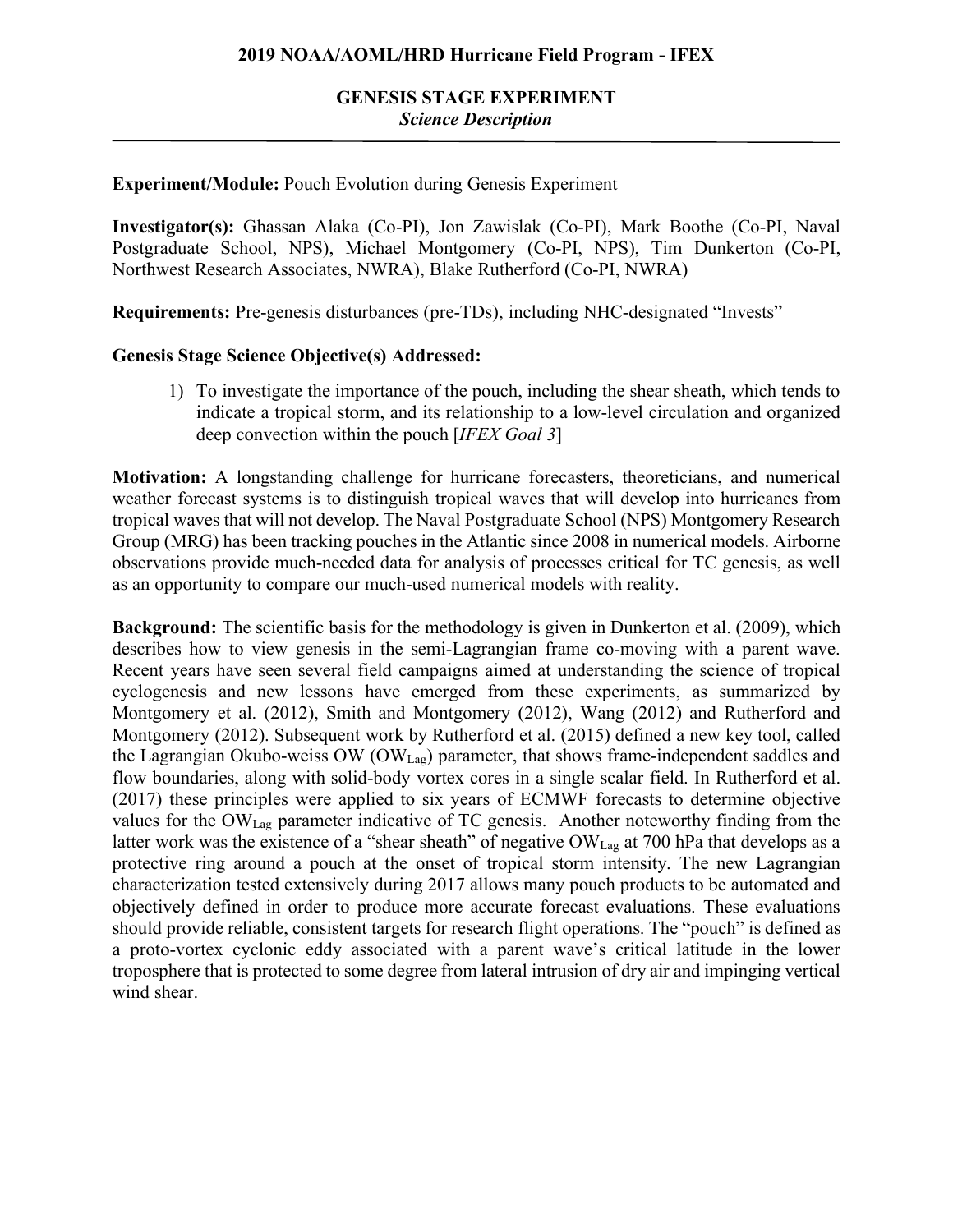# **GENESIS STAGE EXPERIMENT** *Science Description*

## **Hypotheses:**

- 1. The pouch contains a favorable region of cyclonic rotation and weak straining/shearing deformation in which synoptic waves and mesoscale vorticity anomalies, moving westward together, amplify and aggregate on a nearly zero relative mean flow in the lower troposphere.
- 2. The pouch provides a set of quasi-closed material contours inside of which air is repeatedly moistened by convection.
- 3. The parent wave is maintained and possibly enhanced by diabatically amplified eddies within the wave (proto-vortices on the mesoscale), a process favored in regions of small intrinsic phase speed.
- 4. The time at which the protective boundary transforms from one that is determined by the pouch's wave to that of the shear sheath indicates a system that can be selfsustaining without the parent wave (this change can be seen as the Lagrangian manifolds transition from a cat's eye pattern to a circular shear sheath visible in the Lagrangian OW field).

**Aircraft Pattern/Module Descriptions (see** *Flight Pattern* **document for more detailed information):** Advanced staging in Barbados would most likely be required for pouches tracking westward in the Atlantic main development region (MDR), but flights from Lakeland may be possible for tropical transition cases east of Florida. Patterns discussed below would be centered on the consensus forecast pouch center location based upon all available numerical models used in the pouch-tracking routine.

**P-3 Pattern 1:** A lawnmower pattern would be appropriate for an initial flight into a wavepouch exhibiting scattered convective activity without much organized convective activity near the pouch sweet spot. *The P-3 would need to fly at roughly 20,000 ft*. The proposed pattern is similar to the standard Lawnmower pattern with a few modifications. First, if possible, extend the zonal legs an additional degree longitude. Second, double the number of drops per zonal leg. After extending the legs and adding more drops, each zonal leg would have six drops, for a total of 24 drops in the lawnmower portion of the pattern. Finally, include dropsondes at the same resolution  $(-1)$ <sup>o</sup> latitude/longitude) for three degrees on both the inbound and outbound legs in order to capture a cross-section of the outer boundary of the pouch, resulting in a total of 30 drops.

**P-3 Pattern 2:** Observations from the first lawnmower flight, accurate positioning of the pouch center, and indications of some recurrent convective activity near the sweet spot location would allow subsequent flights to utilize the standard square-spiral. Many followon flights, with as little temporal gap as possible within operational constraints would be ideal (ideally, once-a-day sampling at approximately the same UTC is optimal). Again, *the P-3 would need to fly relatively high, around 20,000 ft*. Increasing the drop resolution to about 1° latitude/longitude would double the number of drops to 26 in the square, and including three additional drops in each of the inbound/outbound leg would total 32 drops.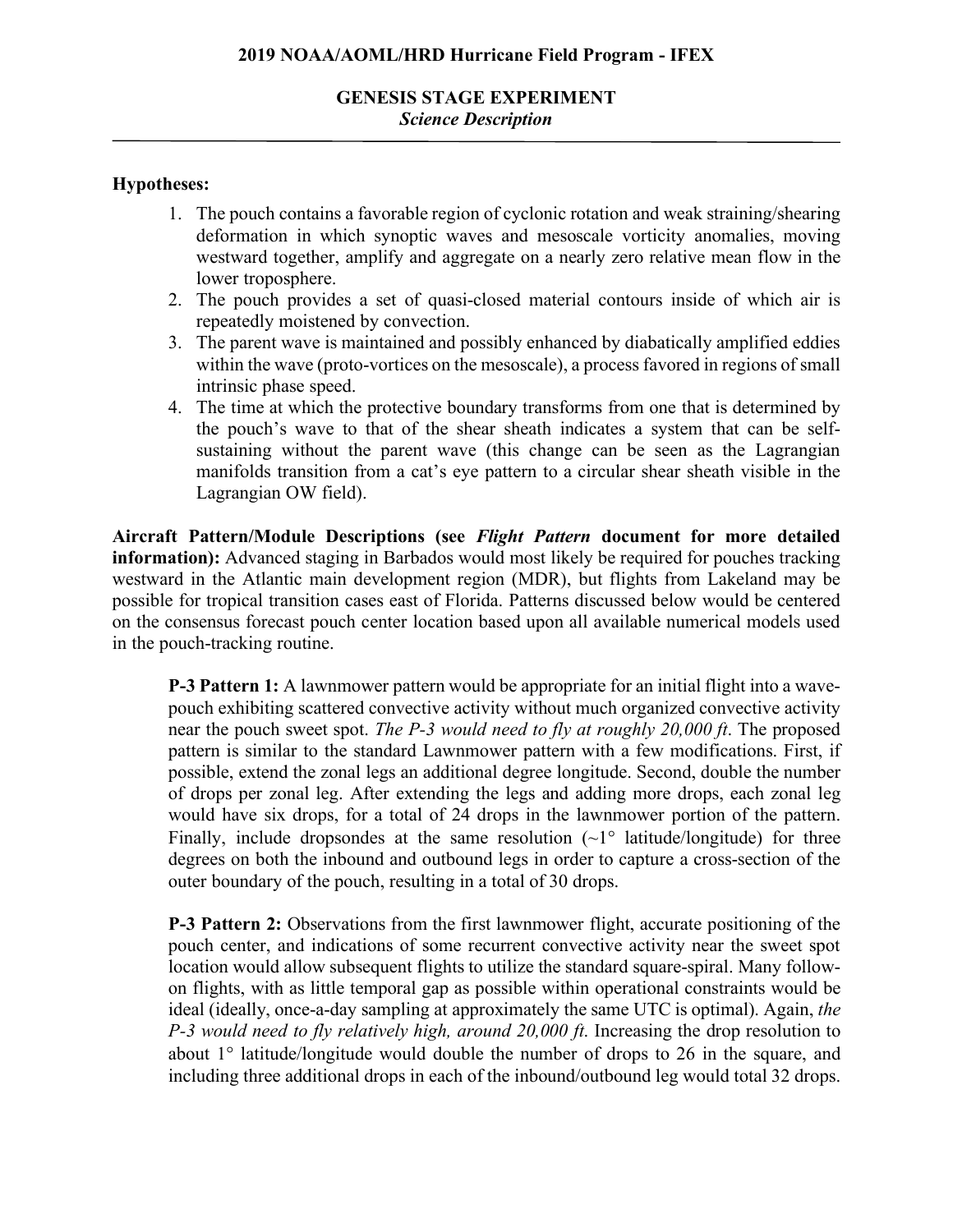# **GENESIS STAGE EXPERIMENT** *Science Description*

The sequential combination of the lawnmower and square-spiral patterns, with the suggested number of dropsondes, proved invaluable during the 2010 PREDICT field experiment. These observations proved adequate for sampling the meso-alpha and mesobeta scale flow kinematics and thermodynamics of the targeted wave pouch.

**G-IV Pattern 1:** As with the P-3 lawnmower pattern, a lawnmower pattern would be appropriate for an initial flight into a pouch with scatted convective activity. The G-IV would fly at typical operating altitudes. The proposed pattern is similar to the standard Lawnmower pattern with a couple of modifications. First, if possible, extend the zonal legs an additional degree longitude. Second, double the number of drops per zonal leg. After extending the legs and adding more drops, each zonal leg would have six drops, for a total of 24 drops. Adding three drops to each inbound/outbound leg would result in 30 total drops.

**G-IV Pattern 2:** Using observations from the first lawnmower flight, accurate positioning of the pouch center would allow subsequent flights to utilize the standard square-spiral pattern. As many follow-on flights, with as little temporal gap as possible within operational constraints would be ideal. Again, the G-IV would fly at the typical operating altitudes. Increasing the drop resolution to about 1° latitude/longitude would double the number of drops to 26 in the square. Including three additional drops in each of the inbound/outbound leg would total 32 drops.

**Links to Other Genesis Stage Experiments/Modules:** This experiment is ideally suited to include sampling of the precipitation within the proximity of the pouch (vorticity maximum), such that the precipitation properties identified from the TDR can be placed in the context of the thermodynamic and kinematic characteristics of the potentially developing disturbance. In theory, any flight designed to sample a pouch for this experiment should also accomplish goals within the "Precipitation Mode" experiment of the Genesis Stage, as well. One possible configuration is to fly a G-IV pattern sampling in support of the "Favorable Air Mass" experiment, with the P-3 pattern sampling in support of the "Precipitation Mode" and "Pouch Evolution during Genesis." The Pouch Evolution during Genesis Experiment can also be flown in conjunction with the Synoptic Flow Experiment, the NESDIS JPSS Satellite Validation Experiment, and the ADM-Aeolus Satellite Validation Module.

*In 2019, Genesis Stage missions may be flown collaboratively with the National Science Foundation (NSF) Organization of Tropical East Pacific Convection (OTREC) field program. Operating out of Liberia, Costa Rica between August 5 and September 30, 2019, the goal of OTREC is to understand the large-scale factors that control the formation and organization of tropical convection in the East Pacific and southwest Caribbean, and includes a component focusing on the formation/intensification of easterly waves in the same region. Genesis Stage and OTREC objectives share a common theme: understand the important environmental factors that drive convection, and understand how convection subsequently feeds back on its environment. OTREC will utilize the National Center for Atmospheric Research/NSF high-altitude G-V aircraft, deploying dropsondes and carrying the (W-band) Hiaper Cloud Radar, and will have an extensive*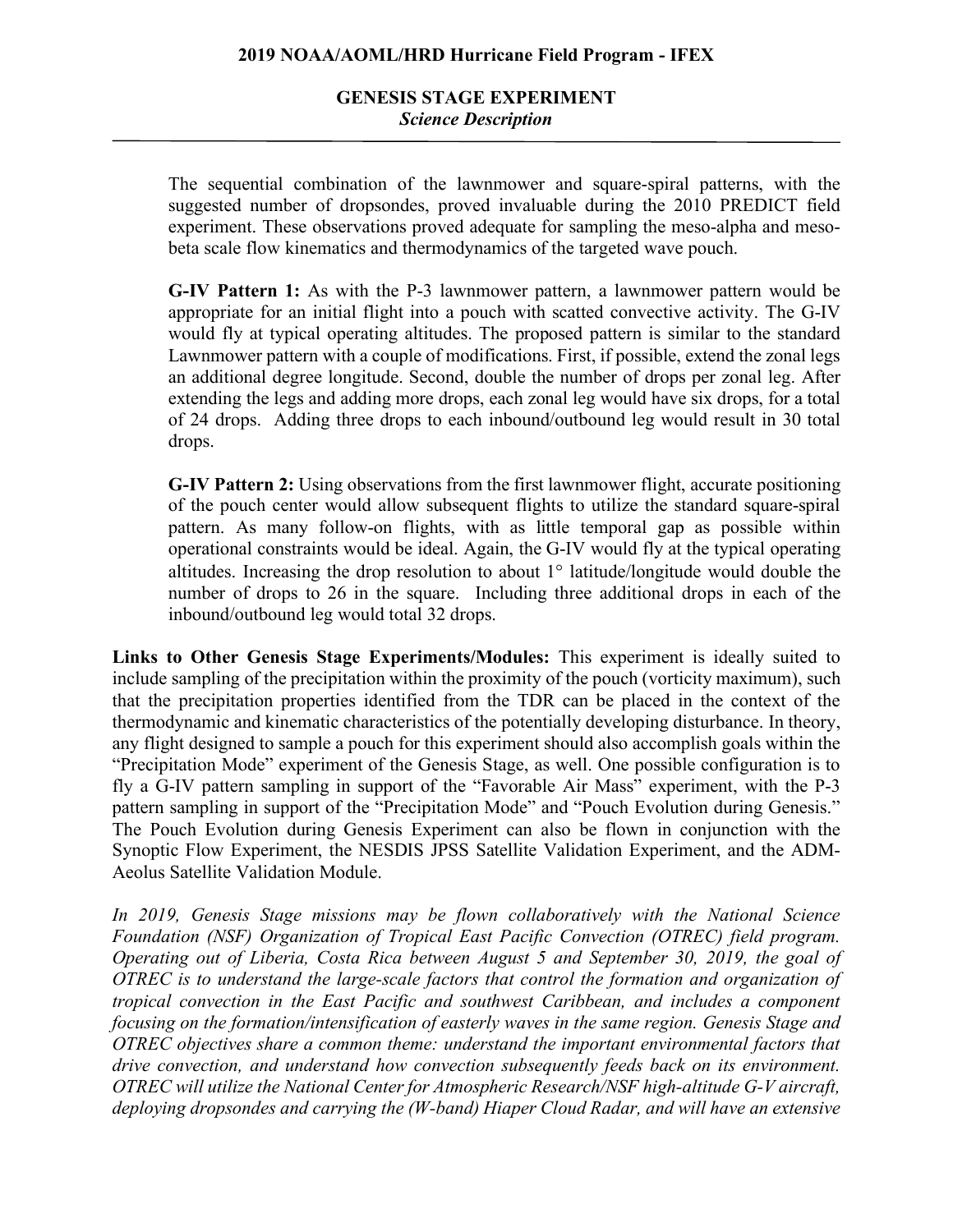## **GENESIS STAGE EXPERIMENT** *Science Description*

*radiosonde network in Costa Rica and Columbia. There are 3 pre-designed lawnmower patterns in OTREC, two small boxes (one west of Columbia, one east of Costa Rica in the Caribbean) to be flow one day, followed by a larger, north-south oriented box to flown west of Costa Rica the next day. Additional details on OTREC can be found at NCAR/EOL:*  https://www.eol.ucar.edu/field\_projects/otrec

**Analysis Strategy:** Kinematics of the developing pouches will be revealed by circulation calculations using the wind data from the dropsondes around circuits in the resulting drop pattern. Analyses of observed wind and thermodynamic dropsonde data will provide information about how the protective shear sheath serves as a barrier to lateral mixing. Thermodynamic information from the drops can be partitioned by location and assigned to pouch center, shear sheath, or environment. An example of such analysis is given here in Fig. GN-1 for Cristobal (2014) using model analysis, along with actual research flight data. The results highlight the relatively moist central core, dry outer environment, and details in the profiles of the shear sheath and partial pouch regions, such as relatively moist lower and upper levels but drier midlevels. Fig. GN-1 shows that the core, shear sheath, and environment have different moisture values. The foregoing sampling strategies will help ensure that we are able to capture each of these important regions.



*Figure GN-1. (Left) GFS 700-hPa OWLag field for Hurricane Cristobal at 0000 UTC 27 August 2014. OWLag units are dimensionless. Positive values (red) in the center are surrounded by negative values of the shear sheath (blue). The overlaid 700-hPa (yellow) and 850-hPa (magenta) manifolds also indicate pouch boundaries. 700-hPa circulation and relative vorticity values calculated along a circuit corresponding to the 700-hPa manifold are in the upper-right corner. Overlaid drops (\*) are color-coded by their 700-hPa relative humidity values, with darkest red indicating 100% and blue indicating anything less than 40%. (Right) Corresponding composite of the drops in four regions: Inside the core (green), in the shear sheath and either within both manifolds (red) or just one manifold (magenta), and outside of both manifolds (blue).*